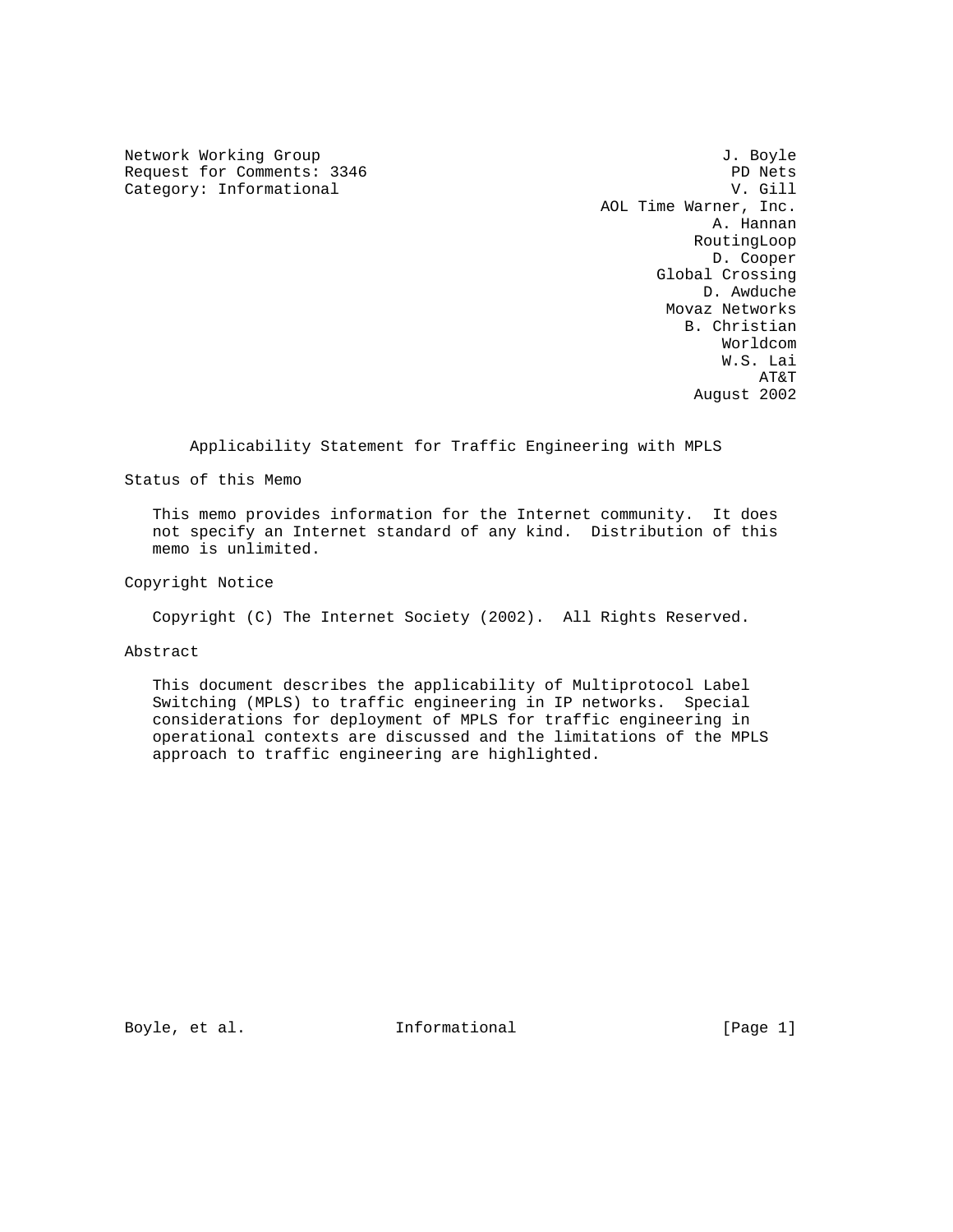Table of Contents

| 2.             | Technical Overview of ISP Traffic Engineering3                      |
|----------------|---------------------------------------------------------------------|
| 3.             | Applicability of Internet Traffic Engineering4                      |
|                |                                                                     |
|                | 3.2 Resource Utilization in Network Topologies with Parallel Links5 |
|                | 3.3 Implementing Routing Policies using Affinities5                 |
|                |                                                                     |
| 4 <sub>1</sub> |                                                                     |
|                | 4.1 Architectural and Operational Considerations                    |
|                |                                                                     |
|                |                                                                     |
|                |                                                                     |
| 5.             |                                                                     |
| б.             |                                                                     |
| $7$ .          |                                                                     |
| 8 <sub>1</sub> |                                                                     |
| 9.             |                                                                     |
| 1 N            |                                                                     |
|                |                                                                     |

## 1. Introduction

 It is generally acknowledged that one of the most significant initial applications of Multiprotocol Label Switching (MPLS) is traffic engineering (TE) [1][2] in IP networks. A significant community of IP service providers have found that traffic engineering of their networks can have tactical and strategic value [2, 3, 4]. To support the traffic engineering application, extensions have been specified for Interior Gateway Protocols (IGP) IS-IS [5] and OSPF [6], and to signaling protocols RSVP [7] and LDP [8]. The extensions for IS-IS, OSPF, and RSVP have all been developed and deployed in large scale in many networks consisting of multi-vendor equipment.

 This document discusses the applicability of TE to Internet service provider networks, focusing on the MPLS-based approach. It augments the existing protocol applicability statements and, in particular, relates to the operational applicability of RSVP-TE [9]. Special considerations for deployment of MPLS in operational contexts are discussed and the limitations of this approach to traffic engineering are highlighted.

Boyle, et al. **Informational** [Page 2]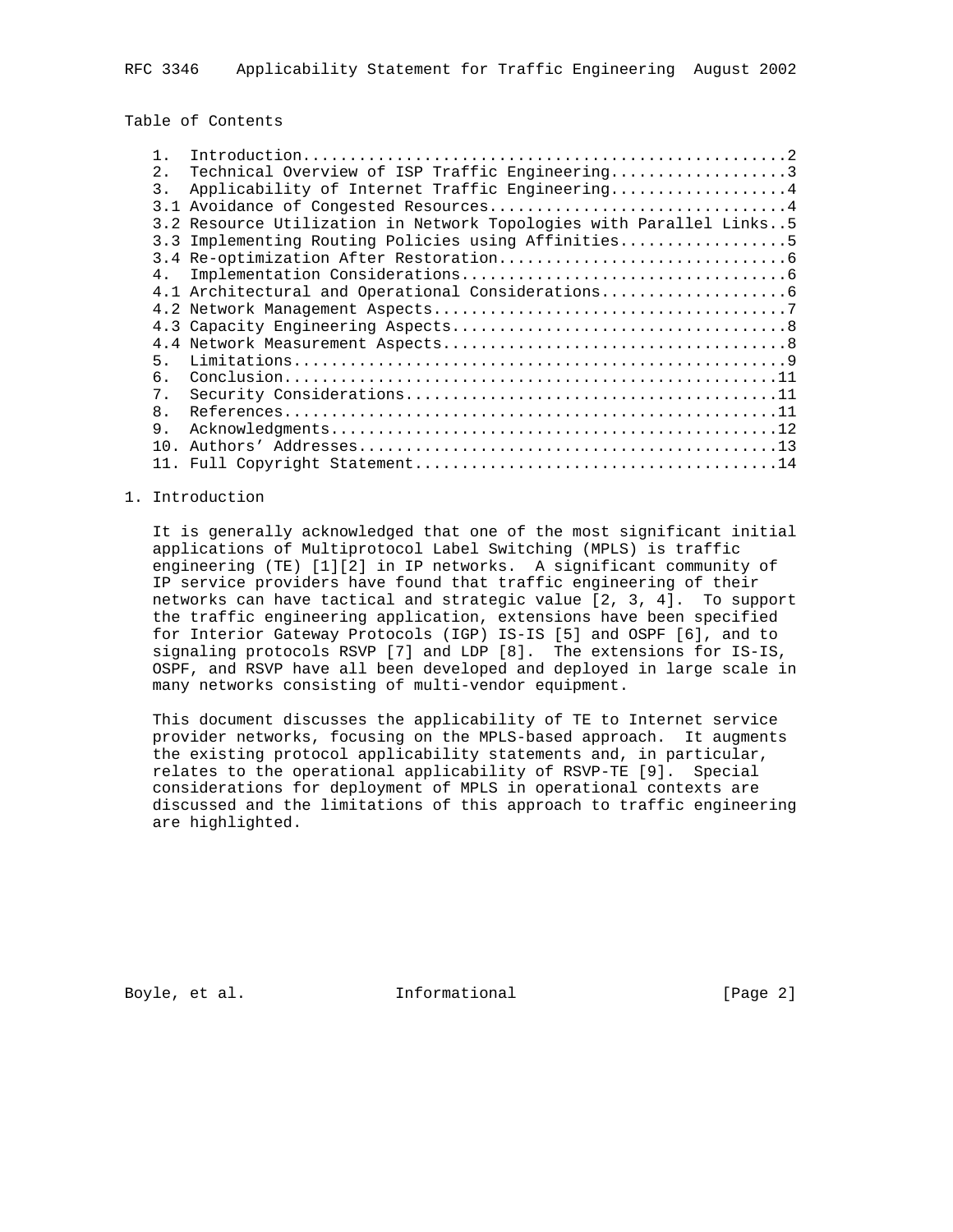# 2. Technical Overview of ISP Traffic Engineering

 Traffic engineering (TE) is generally concerned with the performance optimization of operational networks [2]. In contemporary practice, TE means mapping IP traffic flows onto the existing physical network topology in the most effective way to accomplish desired operational objectives. Techniques currently used to accomplish this include, but are not limited to:

- 1. Manipulation of IGP cost (metrics)
- 2. Explicit routing using constrained virtual-circuit
- switching techniques such as ATM or Frame Relay SPVCs
- 3. Explicit routing using constrained path setup techniques such as MPLS

 This document is concerned primarily with MPLS techniques. Specifically, it deals with the ability to use paths other than the shortest paths selected by the IGP to achieve a more balanced network utilization, e.g., by moving traffic away from IGP-selected shortest paths onto alternate paths to avoid congestion in the network. This can be achieved by using explicitly signaled LSP-tunnels. The explicit routes to be used may be computed offline and subsequently downloaded and configured on the routers using an appropriate mechanism. Alternatively, the desired characteristics of an LSP (such as endpoints, bandwidth, affinities) may be configured on a router, which will then use an appropriate algorithm to compute a path through the network satisfying the desired characteristics, subject to various types of constraints. Generally, the characteristics associated with LSPs may include:

- o Ingress and egress nodes
- o Bandwidth required
- o Priority
- o Nodes to include or exclude in the path
- o Affinities to include or exclude in the path
- o Resilience requirements

 Affinities are arbitrary, provider-assigned, attributes applied to links and carried in the TE extensions for the IGPs. Affinities impose a class structure on links, which allow different links to be logically grouped together. They can be used to implement various types of policies, or route preferences that allow the inclusion or exclusion of groups of links from the path of LSPs. Affinities are unique to MPLS and the original requirement for them was documented in [2].

Boyle, et al. **Informational** [Page 3]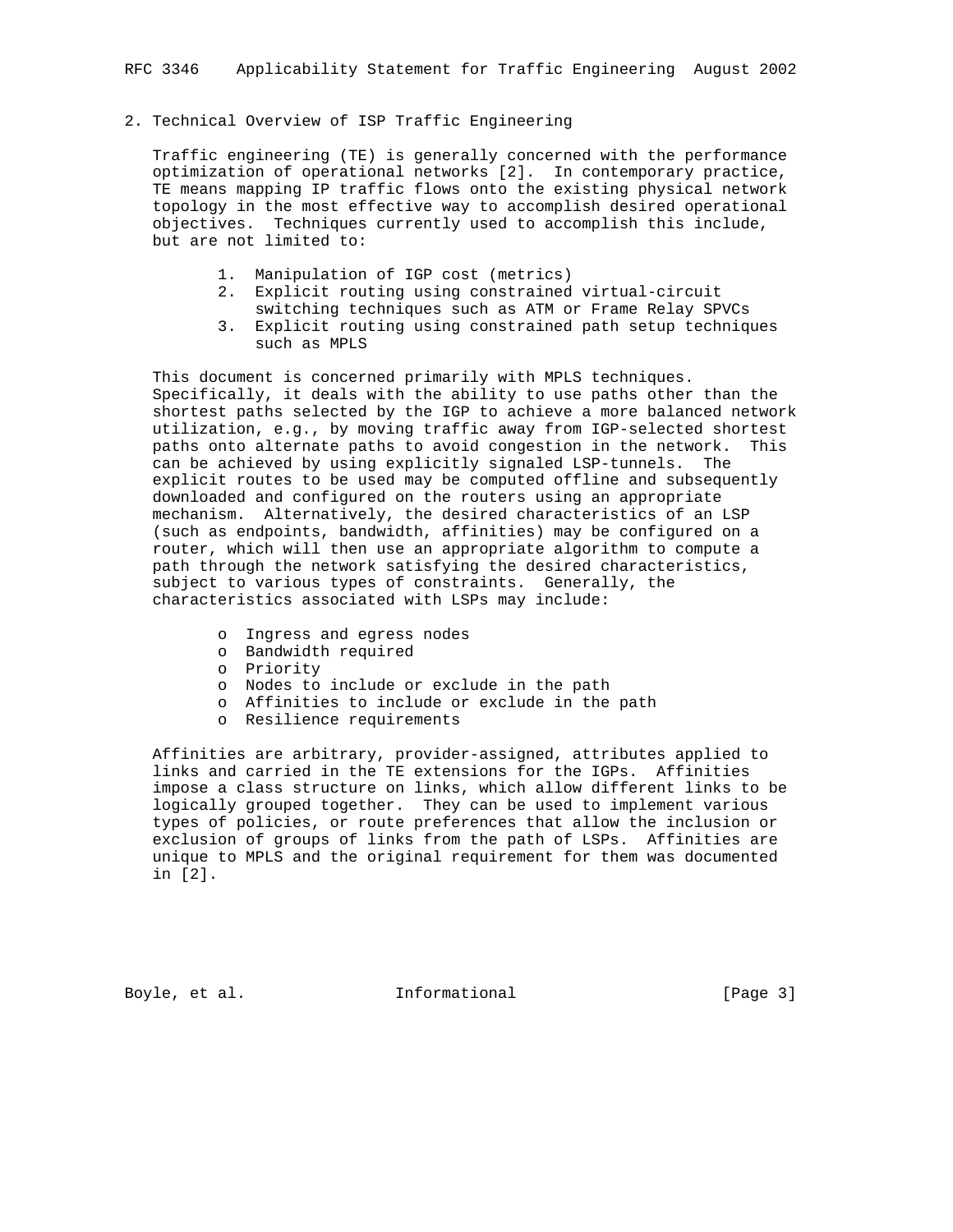# 3. Applicability of Internet Traffic Engineering

 As mentioned in [2] and [7], traffic engineering with MPLS is appropriate to establish and maintain explicitly routed paths in an IP network for effective traffic placement. LSP-tunnels can be used to forward subsets of traffic through paths that are independent of routes computed by conventional IGP Shortest Path First (SPF) algorithms. This gives network operators significant flexibility in controlling the paths of traffic flows across their networks and allows policies to be implemented that can result in the performance optimization of networks. Examples of scenarios where MPLS-based TE capabilities are applicable in service provider environments are given below. The applicability of MPLS is certainly not restricted to these scenarios.

3.1 Avoidance of Congested Resources

 In order to lower the utilization of congested link(s), an operator may utilize TE methods to route a subset of traffic away from those links onto less congested topological elements. These types of techniques are viable when segments of the network are congested while other parts are underutilized.

 Operators who do not make extensive use of LSP-tunnels may adopt a tactical approach to MPLS TE in which they create LSP-tunnels only when necessary to address specific congestion problems. For example, an LSP can be created between two nodes (source and destination) that are known to contribute traffic to a congested network element, and explicitly route the LSP through a separate path to divert some traffic away from the congestion. On the other hand, operators who make extensive use of LSP-tunnels, either for measurement or automated traffic control, may decide to explicitly route a subset of the LSPs that traverse the point of congestion onto alternate paths. This can be employed to respond quickly when the bandwidth parameter associated with the LSPs does not accurately represent the actual traffic carried by the LSPs, and the operator determines that changing the bandwidth parameter values might not be effective in addressing the issue or may not have lasting impact.

 There are other approaches that measure traffic workloads on LSPs and utilize these empirical statistics to configure various characteristics of LSPs. These approaches, for example, can utilize the derived statistics to configure explicit routes for LSPs (also known as offline TE [10]). They can also utilize the statistics to set the values of various LSP attributes such as bandwidths, priority, and affinities (online TE). All of these approaches can be used both tactically and strategically to react to periods of congestion in a network. Congestion may occur as a result of many

Boyle, et al. 1nformational 1999 [Page 4]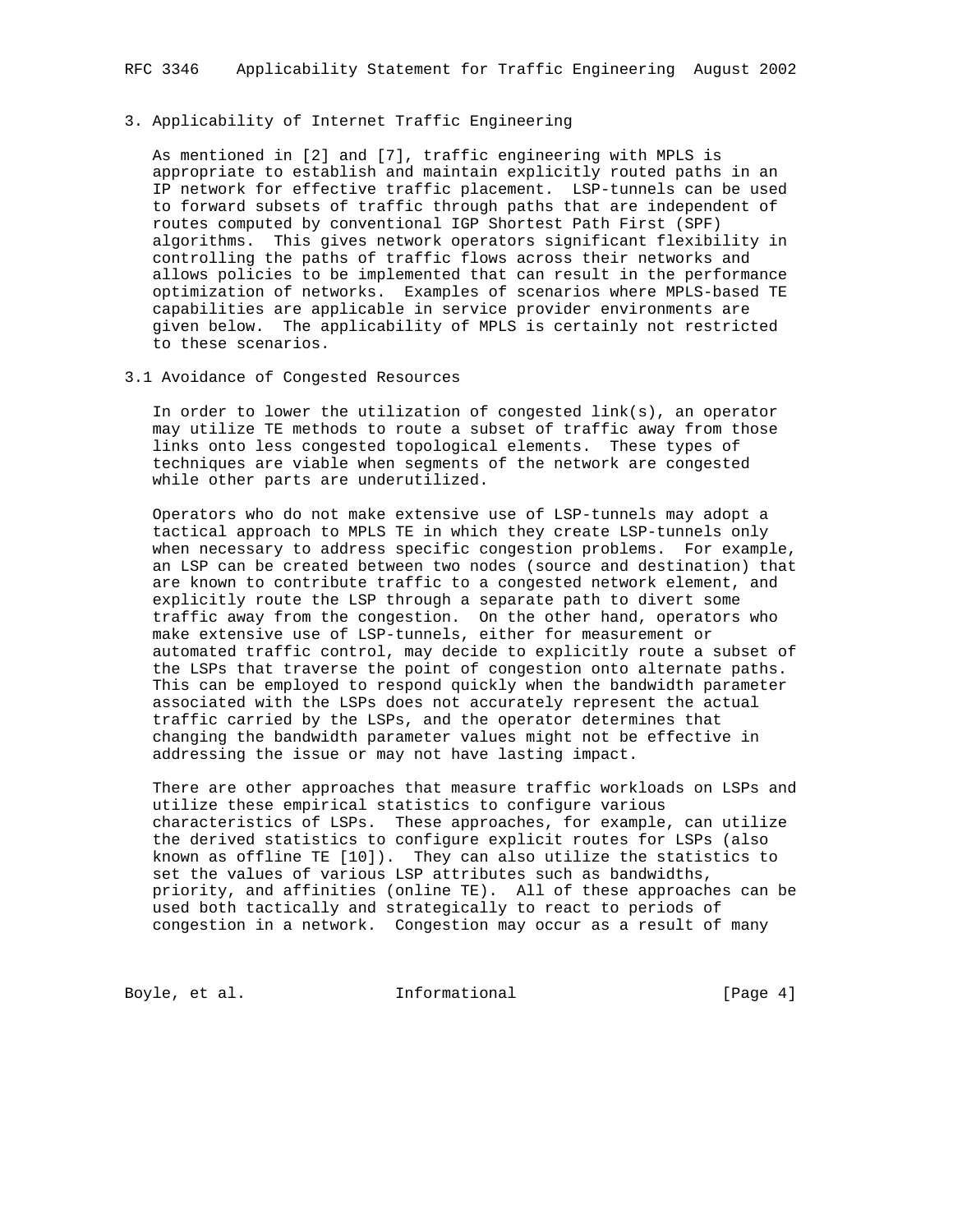factors: equipment or facility failure, longer than expected provisioning cycles for new circuits, and unexpected surges in traffic demand.

3.2 Resource Utilization in Network Topologies with Parallel Links

 In practice, many service provider networks contain multiple parallel links between nodes. An example is transoceanic connectivity which is often provisioned as numerous low-capacity circuits, such as NxDS-3 (N parallel DS-3 circuits) and NxSTM-1 (N parallel STM-1 circuits). Parallel circuits also occur quite often in bandwidth constrained cities. MPLS TE methods can be applied to effectively distribute the aggregate traffic workload across these parallel circuits.

 MPLS-based approaches commonly used in practice to deal with parallel links include using LSP bandwidth parameters to control the proportion of demand traversing each link, explicitly configuring routes for LSP-tunnels to distribute them across the parallel links, and using affinities to map different LSPs onto different links. These types of solutions are also applicable in networks with parallel and replicated topologies, such as an NxOC-3/12/48 topology.

3.3 Implementing Routing Policies using Affinities

 It is sometimes desirable to restrict certain types of traffic to certain types of links, or to explicitly exclude certain types of links in the paths for some types of traffic. This might be needed to accomplish some business policy or network engineering objectives. MPLS resource affinities provide a powerful mechanism to implement these types of objectives.

 As a concrete example, suppose a global service provider has a flat (non-hierarchical) IGP. MPLS TE affinities can be used to explicitly keep continental traffic (traffic originating and terminating within a continent) from traversing transoceanic resources.

 Another example of using MPLS TE affinities to exclude certain traffic from a subset of circuits might be to keep inter-regional LSPs off of circuits that are reserved for intra-regional traffic.

 Still another example is the situation in a heterogeneous network consisting of links with different capacities, e.g., OC-12, OC-48, and OC-192. In such networks, affinities can be used to force some types of traffic to only traverse links with a given capacity, e.g. OC-48.

Boyle, et al. 10 Informational 100 [Page 5]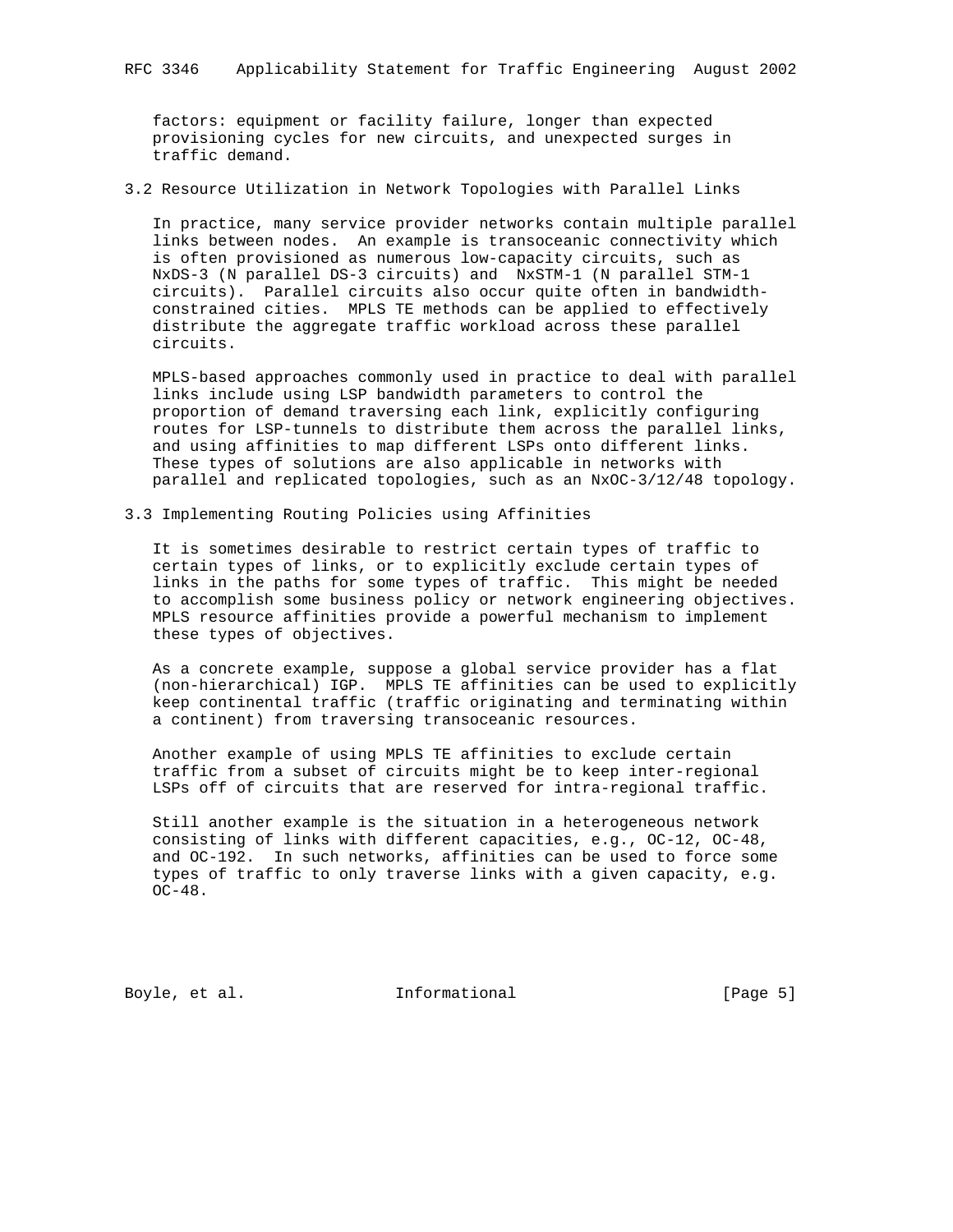#### 3.4 Re-optimization After Restoration

 After the occurrence of a network failure, it may be desirable to calculate a new set paths for LSPs to optimizes performance over the residual topology. This re-optimization is complementary to the fast-reroute operation used to reduce packet losses during routing transients under network restoration. Traffic protection can also be accomplished by associating a primary LSP with a set of secondary LSPs, hot-standby LSPs, or a combination thereof [11].

- 4. Implementation Considerations
- 4.1 Architectural and Operational Considerations

 When deploying TE solutions in a service provider environment, the impact of administrative policies and the selection of nodes that will serve as endpoints for LSP-tunnels should be carefully considered. As noted in [9], when devising a virtual topology for LSP-tunnels, special consideration should be given to the tradeoff between the operational complexity associated with a large number of LSP-tunnels and the control granularity that large numbers of LSP tunnels allow. In other words, a large number of LSP-tunnels allow greater control over the distribution of traffic across the network, but increases network operational complexity. In large networks, it may be advisable to start with a simple LSP-tunnel virtual topology and then introduce additional complexity based on observed or anticipated traffic flow patterns [9].

 Administrative policies should guide the amount of bandwidth to be allocated to an LSP. One may choose to set the bandwidth of a particular LSP to a statistic of the measured observed utilization over an interval of time, e.g., peak rate, or a particular percentile or quartile of the observed utilization. Sufficient over subscription (of LSPs) or under-reporting bandwidth on the physical links should be used to account for flows that exceed their normal limits on an event-driven basis. Flows should be monitored for trends that indicate when the bandwidth parameter of an LSP should be resized. Flows should be monitored constantly to detect unusual variance from expected levels. If an unpoliced flow greatly exceeds its assigned bandwidth, action should be taken to determine the root cause and remedy the problem. Traffic policing is an option that may be applied to deal with congestion problems, especially when some flows exceed their bandwidth parameters and interfere with other compliant flows. However, it is usually more prudent to apply policing actions at the edge of the network rather than within the core, unless under exceptional circumstances.

Boyle, et al. **Informational** [Page 6]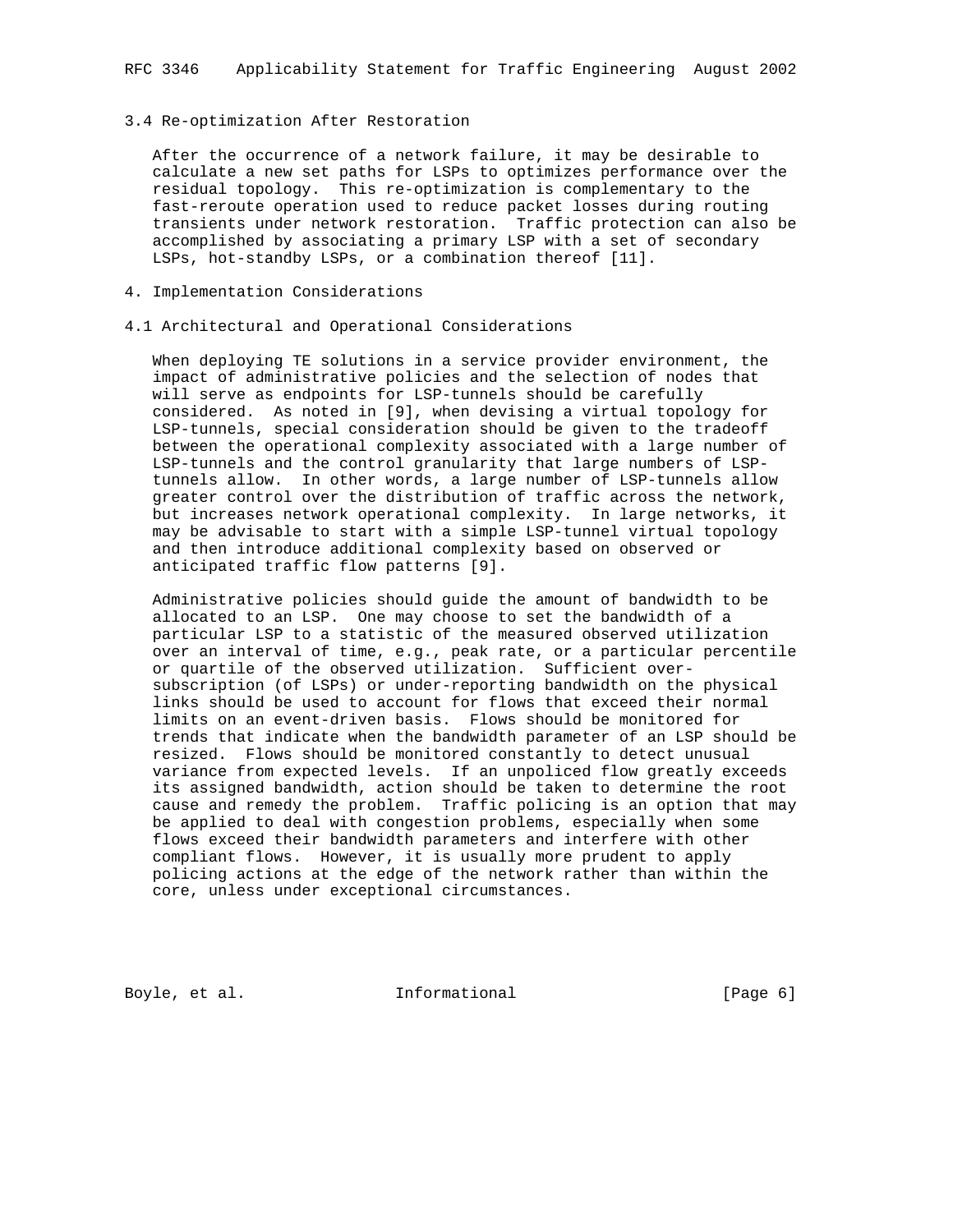When creating LSPs, a hierarchical network approach may be used to alleviate scalability problems associated with flat full mesh virtual topologies. In general, operational experience has shown that very large flows (between city pairs) are long-lived and have stable characteristics, while smaller flows (edge to edge) are more dynamic and have more fluctuating statistical characteristics. A hierarchical architecture can be devised consisting of core and edge networks in which the core is traffic engineered and serves as an aggregation and transit infrastructure for edge traffic.

 However, over-aggregation of flows can result in a stream so large that it precludes the constraint-based routing algorithm from finding a feasible path through a network. Splitting a flow by using two or more parallel LSPs and distributing the traffic across the LSPs can solve this problem, at the expense of introducing more state in the network.

 Failure scenarios should also be addressed when splitting a stream of traffic over several links. It is of little value to establish a finely balanced set of flows over a set of links only to find that upon link failure the balance reacts poorly, or does not revert to the original situation upon restoration.

#### 4.2 Network Management Aspects

 Networks planning to deploy MPLS for traffic engineering must consider network management aspects, particularly performance and fault management [12]. With the deployment of MPLS in any infrastructure, some additional operational tasks are required, such as constant monitoring to ensure that the performance of the network is not impacted in the end-to-end delivery of traffic. In addition, traffic characteristics, such as latency across an LSP, may also need to be assessed on a regular basis to ensure that service-level guarantees are achieved.

 Obtaining information on LSP behavior is critical in determining the stability of an MPLS network. When LSPs transition or path changes occur, packets may be dropped which impacts network performance. It should be the goal of any network deploying MPLS to minimize the volatility of LSPs and reduce the root causes that induce this instability. Unfortunately, there are very few, if any, NMS systems that are available at this time with the capability to provide the correct level of management support, particularly root cause analysis. Consequently, most early adopters of MPLS develop their own management systems in-house for the MPLS domain. The lack of availability of commercial network management systems that deal specifically with MPLS-related aspects is a significant impediment to the large-scale deployment of MPLS networks.

Boyle, et al. 1nformational 1999 [Page 7]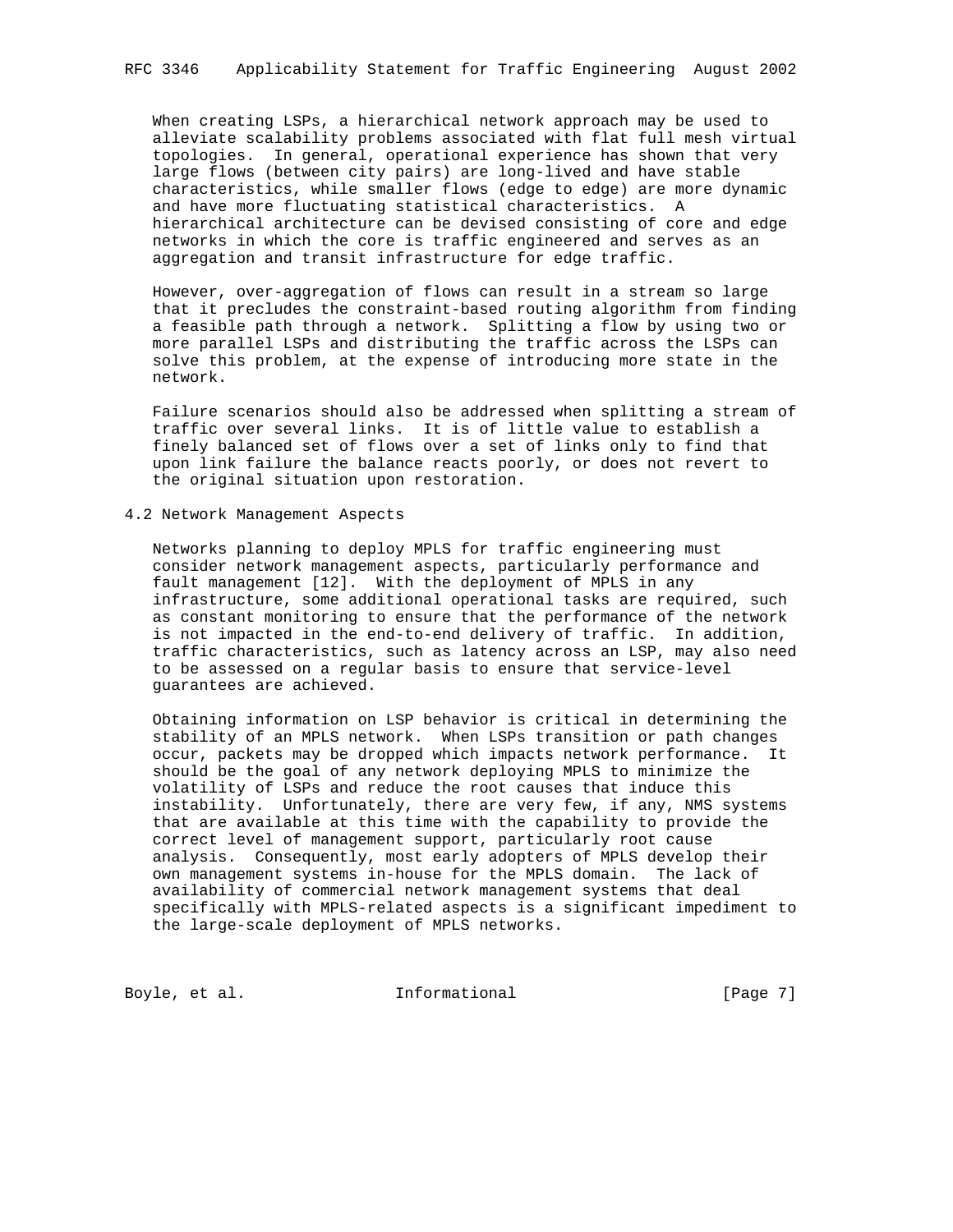The performance of an MPLS network is also dependent on the configured values of bandwidth for each LSP. Since congestion is a common cause of performance degradation in operational networks, it is important to proactively avoid these situations. While MPLS was designed to minimize congestion on links by utilizing bandwidth reservations, it is still heavily reliant on user configurable data. If the LSP bandwidth value does not properly represent the traffic demand of that LSP, over-utilization may occur and cause significant congestion within the network. Therefore, it is important to develop, deploy, and maintain a good modeling tool for determining LSP bandwidth size. Lack of this capability may result in sub optimal network performance.

### 4.3 Capacity Engineering Aspects

 Traffic engineering has a goal of ensuring traffic performance objectives for different services. This requires that the different network elements be dimensioned properly to handle the expected load. More specifically, in mapping given user demands onto network resources, network dimensioning involves the sizing of the network elements, such as links, processors, and buffers, so that performance objectives can be met at minimum cost. Major inputs to the dimensioning process are cost models, characterization of user demands and specification of performance objectives.

 In using MPLS, dimensioning involves the assignment of resources such as bandwidth to a set of pre-selected LSPs for carrying traffic, and mapping the logical network of LSPs onto a physical network of links with capacity constraints. The dimensioning process also determines the link capacity parameters or thresholds associated with the use of some bandwidth reservation scheme for service protection. Service protection controls the QoS for certain service types by restricting access to bandwidth, or by giving priority access to one type of traffic over another. Such methods are essential, e.g., to prevent starvation of low-priority flows, to guarantee a minimum amount of resources for flows with expected short duration, to improve the acceptance probability for flows with high bandwidth requirements, or to maintain network stability by preventing performance degradation in case of a local overload.

4.4 Network Measurement Aspects

 Network measurement entails robust statistics collection and systems development. Knowing \*what\* to do with these measurements is often where the secret-sauce is. Examples for different applications of measurements are described in [13]. For instance, to ensure that the QoS objectives have been met, performance measurements and performance monitoring are required so that real-time traffic control

Boyle, et al. 10 Informational 100 [Page 8]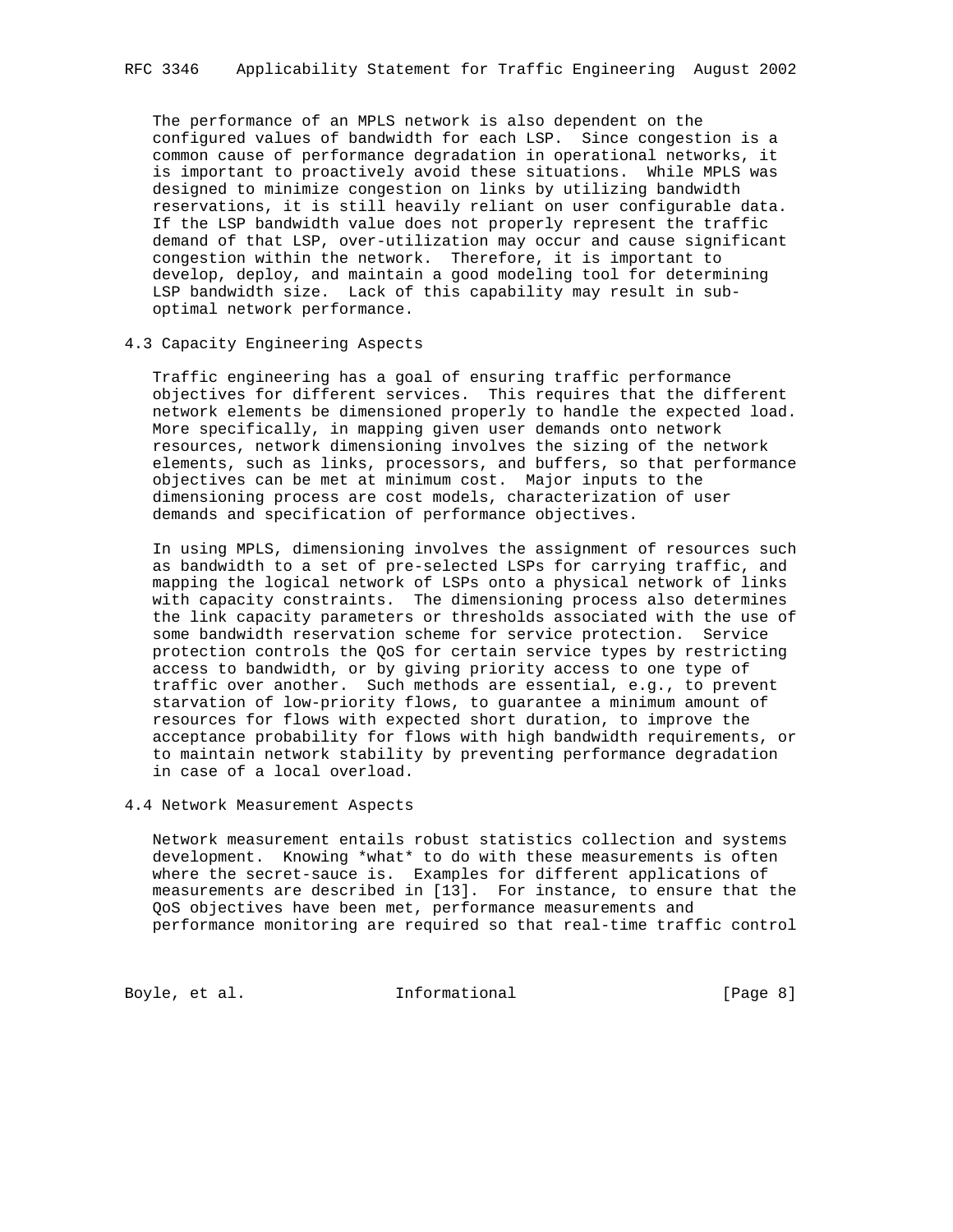actions, or policy-based actions, can be taken. Also, to characterize the traffic demands, traffic measurements are used to estimate the offered loads from different service classes and to provide forecasting of future demands for capacity planning purposes. Forecasting and planning may result in capacity augmentation or may lead to the introduction of new technology and architecture.

 To avoid QoS degradation at the packet level, measurement-based admission control can be employed by using online measurements of actual usage. This is a form of preventive control to ensure that the QoS requirements of different service classes can be met simultaneously, while maintaining network efficiency at a high level. However, it requires proper network dimensioning to keep the probability for the refusal of connection/flow requests sufficiently low.

### 5. Limitations

 Significant resources can be expended to gain a proper understanding of how MPLS works. Furthermore, significant engineering and testing resources may need to be invested to identify problems with vendor implementations of MPLS. Initial deployment of MPLS software and the configurations management aspects to support TE can consume significant engineering, operations, and system development resources. Developing automated systems to create router configurations for network elements can require significant software development and hardware resources. Getting to a point where configurations for routers are updated in an automated fashion can be a time consuming process. Tracking manual tweaks to router configurations, or problems associated with these can be an endless task. What this means is that much more is required in the form of various types of tools to simplify and automate the MPLS TE function.

 Certain architectural choices can lead to operational, protocol, and router implementation scalability problems. This is especially true as the number of LSP-tunnels or router configuration data in a network increases, which can be exacerbated by designs incorporating full meshes, which create  $O(N^2)$  number of LSPs, where N is the number of network-edge nodes. In these cases, minimizing N through hierarchy, regionalization, or proper selection of tunnel termination points can affect the network's ability to scale. Loss of scale in this sense can be via protocol instability, inability to change network configurations to accommodate growth, inability for router implementations to be updated, hold or properly process configurations, or loss of ability to adequately manage the network.

Boyle, et al. 1nformational 1999 [Page 9]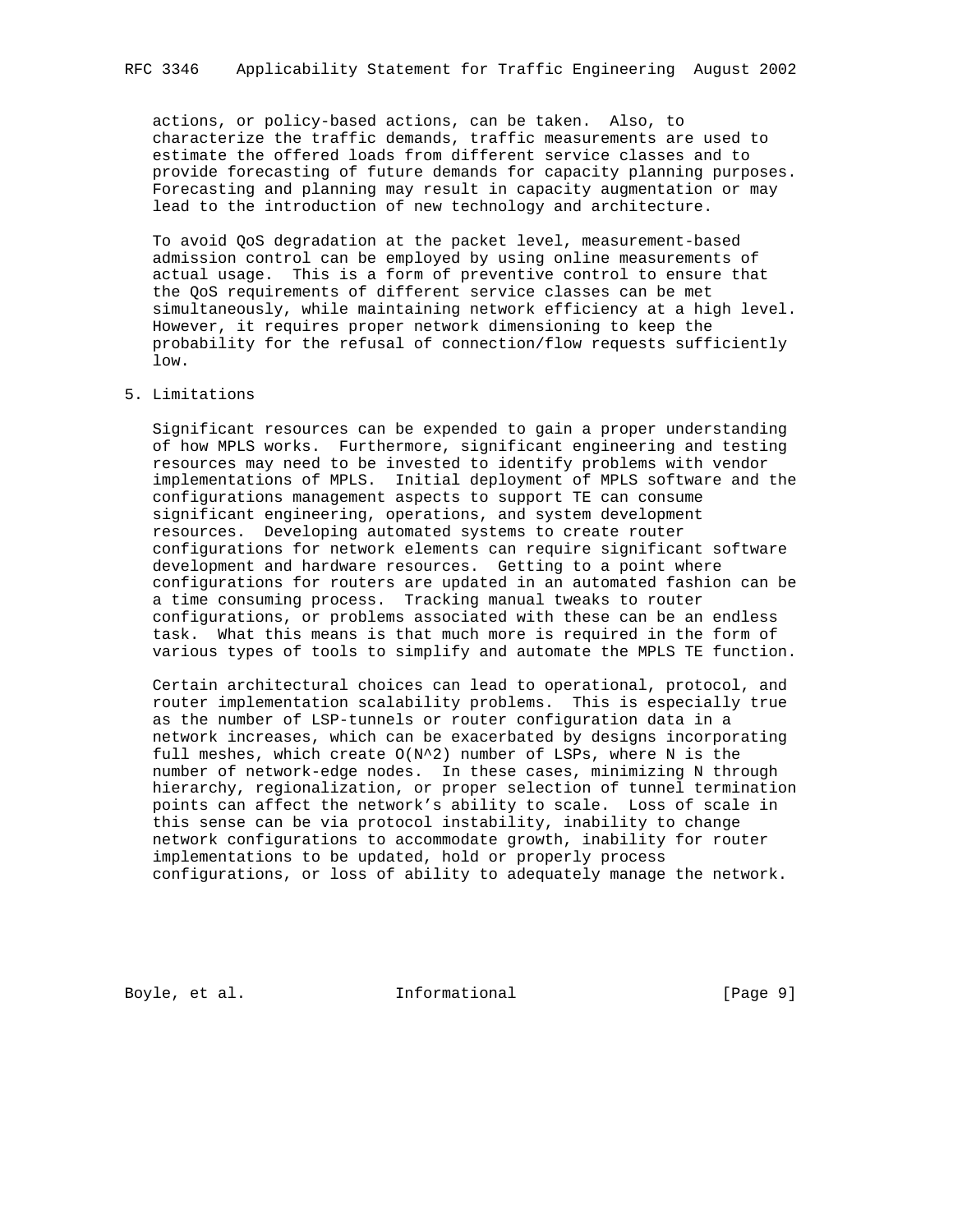Although widely deployed, MPLS TE is a new technology when compared to the classic IP routing protocols such as IS-IS, OSPF, and BGP. MPLS TE also has more configuration and protocol options. As such, some implementations are not battle-hardened and automated testing of various configurations is difficult if not infeasible. Multi-vendor environments are beginning to appear, although additional effort is usually required to ensure full interoperability.

 Common approaches to TE in service provider environments switch the forwarding paradigm from connectionless to connection oriented. Thus, operational analysis of the network may be complicated in some regards (and improved in others). Inconsistencies in forwarding state result in dropped packets whereas with connectionless methods the packet will either loop and drop, or be misdirected onto another branch in the routing tree.

 Currently deployed MPLS TE approaches can be adversely affected by both internal and external router and link failures. This can create a mismatch between the signaled capacity and the traffic an LSP tunnel carries.

 Many routers in service provider environments are already under stress processing the software workload associated with running IGP, BGP, and IPC. Enabling TE in an MPLS environment involves adding traffic engineering databases and processes, adding additional information to be carried by the routing processes, and adding signaling state and processing to these network elements. Additional traffic measurements may also need to be supported. In some environments, this additional load may not be feasible.

 MPLS in general and MPLS-TE in particular is not a panacea for lack of network capacity, or lack of proper capacity planning and provisioning in the network dimensioning process. MPLS-TE may cause network traffic to traverse greater distances or to take paths with more network elements, thereby incurring greater latency. Generally, this added inefficiency is done to prevent shortcomings in capacity planning or available resources path to avoid hot spots. The ability of TE to accommodate more traffic on a given topology can also be characterized as a short-term gain during periods of persistent traffic growth. These approaches cannot achieve impossible mappings of traffic onto topologies. Failure to properly capacity plan and execute will lead to congestion, no matter what technology aids are employed.

Boyle, et al. 10 Informational 10 [Page 10]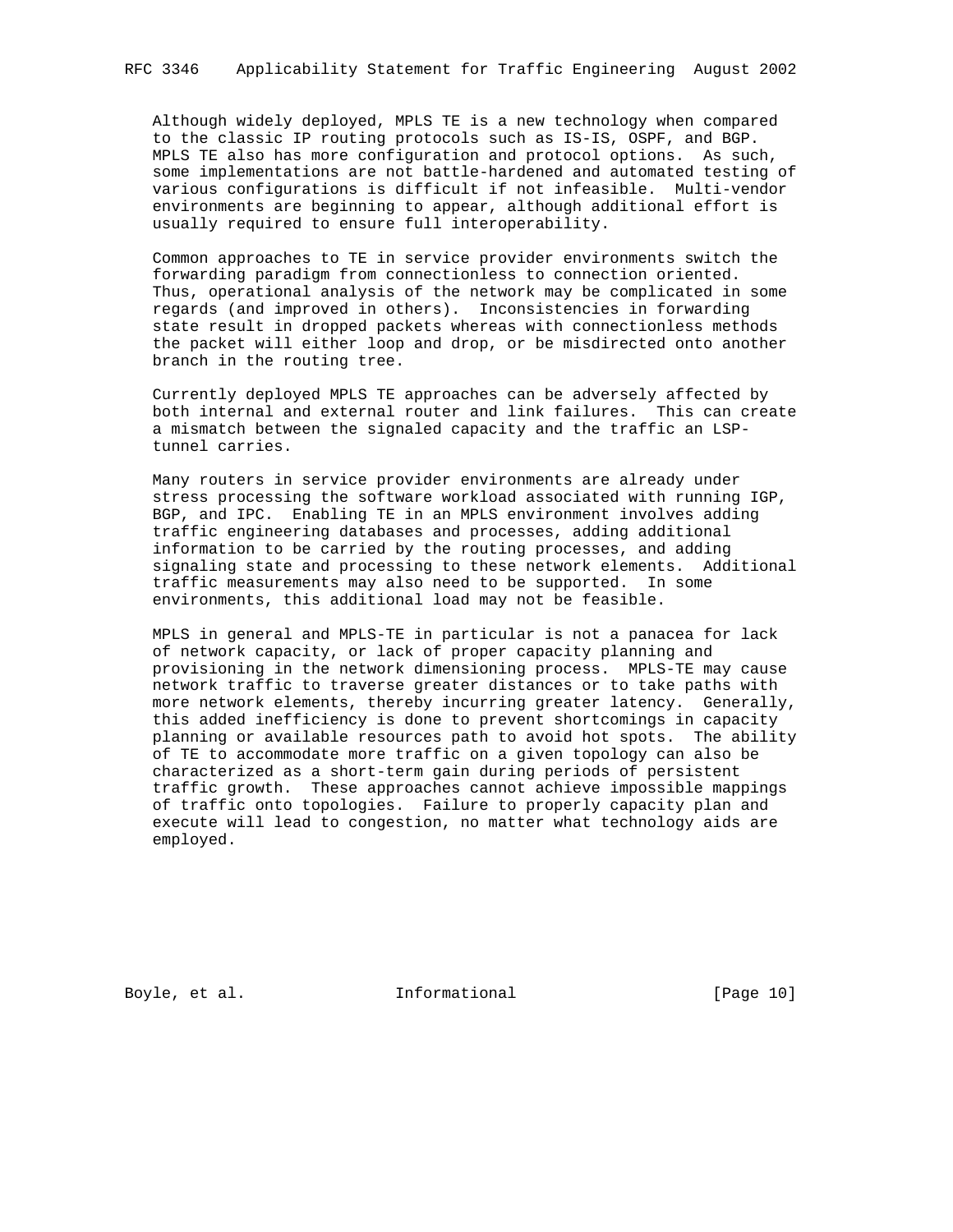## 6. Conclusion

 The applicability of traffic engineering in Internet service provider environments has been discussed in this document. The focus has been on the use of MPLS-based approaches to achieve traffic engineering in this context. The applicability of traffic engineering and associated management and deployment considerations have been described, and the limitations highlighted.

 MPLS combines the ability to monitor point-to-point traffic statistics between two routers and the capability to control the forwarding paths of subsets of traffic through a given network topology. This makes traffic engineering with MPLS applicable and useful for improving network performance by effectively mapping traffic flows onto links within service provider networks. Tools that simplify and automate the MPLS TE functions and activation help to realize the full potential.

7. Security Considerations

 This document does not introduce new security issues. When deployed in service provider networks, it is mandatory to ensure that only authorized entities are permitted to initiate establishment of LSP tunnels.

- 8. References
	- 1 Rosen, E., Viswanathan, A. and R. Callon, "Multiprotocol Label Switching Architecture," RFC 3031, January 2001.
	- 2 Awduche, D., Malcolm, J., Agogbua, J., O'Dell, M. and J. McManus, "Requirements for Traffic Engineering Over MPLS," RFC 2702, September 1999.
	- 3 X. Xiao, A. Hannan, B. Bailey, and L. Ni, "Traffic Engineering with MPLS in the Internet," IEEE Network, March/April 2000.
	- 4 V. Springer, C. Pierantozzi, and J. Boyle, "Level3 MPLS Protocol Architecture," Work in Progress.
	- 5 T. Li, and H. Smit, "IS-IS Extensions for Traffic Engineering," Work in Progress.
	- 6 D. Katz, D. Yeung, and K. Kompella, "Traffic Engineering Extensions to OSPF," Work in Progress.

Boyle, et al. 10. Informational 1. [Page 11]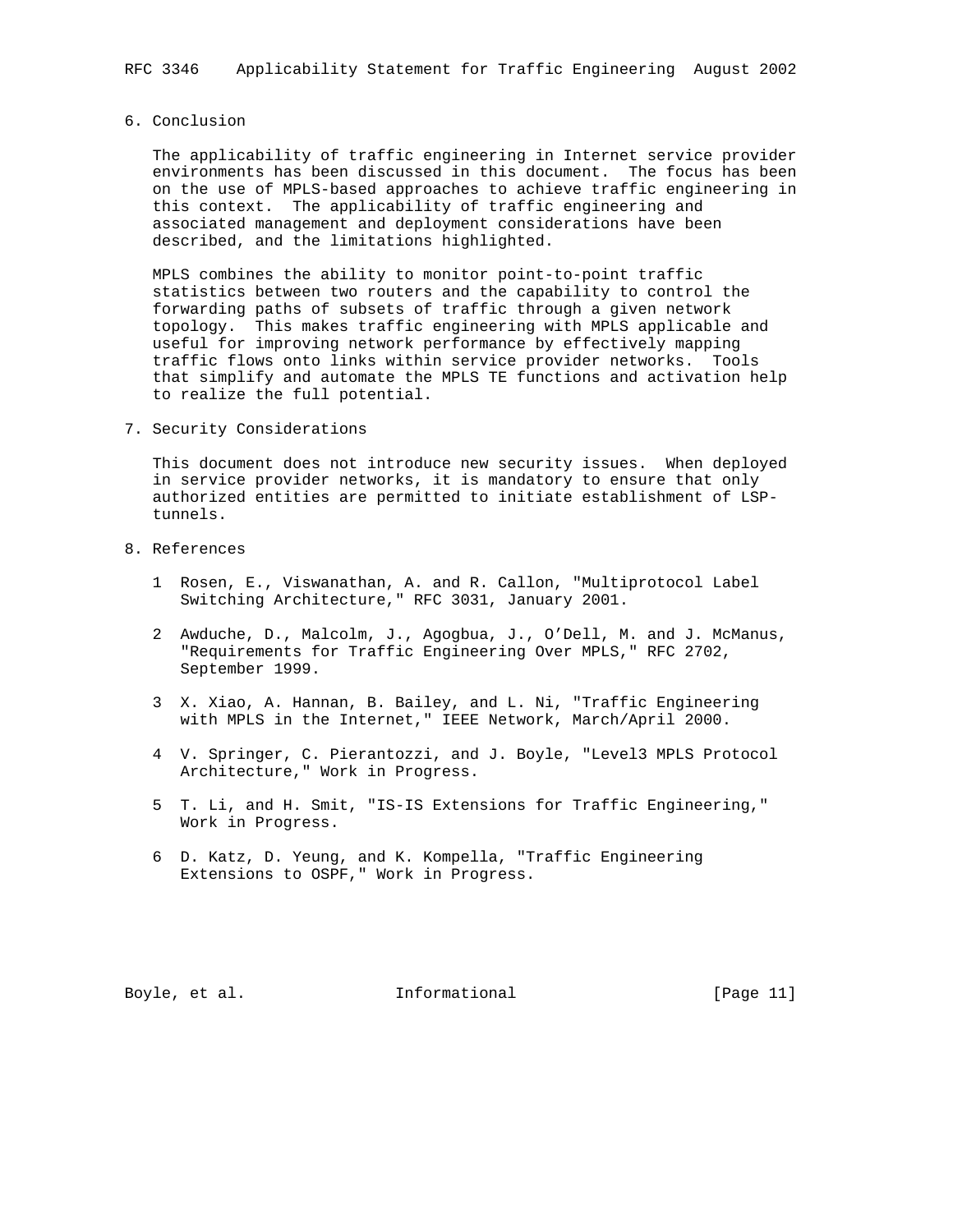- 7 Awduche, D., Berger, L., Gan, D.H., Li, T., Srinivasan, V. and G. Swallow, "RSVP-TE: Extensions to RSVP for LSP Tunnels," RFC 3209, December 2001.
- 8 Jamoussi, B. (Editor), "Constraint-Based LSP Setup using LDP," RFC 3212, January 2002.
- 9 Awduche, D., Hannan, A. and X. Xiao, "Applicability Statement for Extensions to RSVP for LSP-Tunnels," RFC 3210, December 2001.
- 10 Awduche, D., Chiu, A., Elwalid, A., Widjaja, I. and X. Xiao, "Overview and Principles of Internet Traffic Engineering", RFC 3272, May 2002.
- 11 W.S. Lai, D. McDysan, J. Boyle, M. Carlzon, R. Coltun, T. Griffin, E. Kern, and T. Reddington, "Network Hierarchy and Multilayer Survivability," Work in Progress.
- 12 D. Awduche, "MPLS and Traffic Engineering in IP Networks," IEEE Communications Magazine, December 1999.
- 13 W.S. Lai, B. Christian, R.W. Tibbs, and S. Van den Berghe, "A Framework for Internet Traffic Engineering Measurement," Work in Progress.
- 9. Acknowledgments

 The effectiveness of the MPLS protocols for traffic engineering in service provider networks is in large part due to the experience gained and foresight given by network engineers and developers familiar with traffic engineering with ATM in these environments. In particular, the authors wish to acknowledge the authors of RFC 2702 for the clear articulation of the requirements, as well as the developers and testers of code in deployment today for keeping their focus.

Boyle, et al. 10 Informational 1999 [Page 12]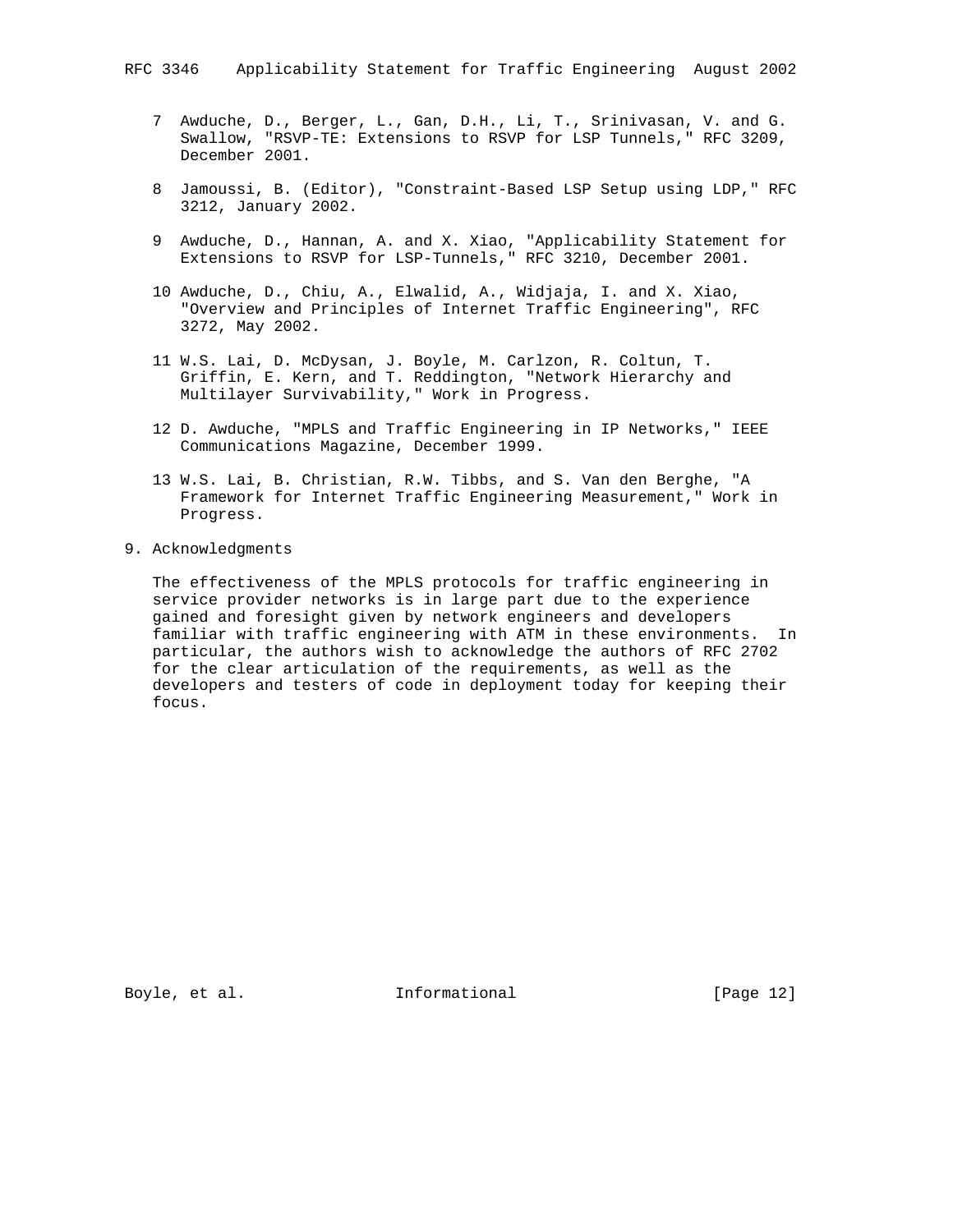10. Authors' Addresses Jim Boyle Protocol Driven Networks Tel: +1 919-852-5160 EMail: jboyle@pdnets.com Vijay Gill AOL Time Warner, Inc. 12100 Sunrise Valley Drive Reston, VA 20191 EMail: vijay@umbc.edu Alan Hannan RoutingLoop Intergalactic 112 Falkirk Court Sunnyvale, CA 94087, USA Tel: +1 408-666-2326 EMail: alan@routingloop.com Dave Cooper Global Crossing 960 Hamlin Court Sunnyvale, CA 94089, USA Tel: +1 916-415-0437 EMail: dcooper@gblx.net Daniel O. Awduche Movaz Networks 7926 Jones Branch Drive, Suite 615 McLean, VA 22102, USA Tel: +1 703-298-5291 EMail: awduche@movaz.com Blaine Christian Worldcom 22001 Loudoun County Parkway, Room D1-2-737 Ashburn, VA 20147, USA Tel: +1 703-886-4425 EMail: blaine@uu.net Wai Sum Lai AT&T 200 Laurel Avenue Middletown, NJ 07748, USA Tel: +1 732-420-3712 EMail: wlai@att.com

Boyle, et al. **Informational** [Page 13]